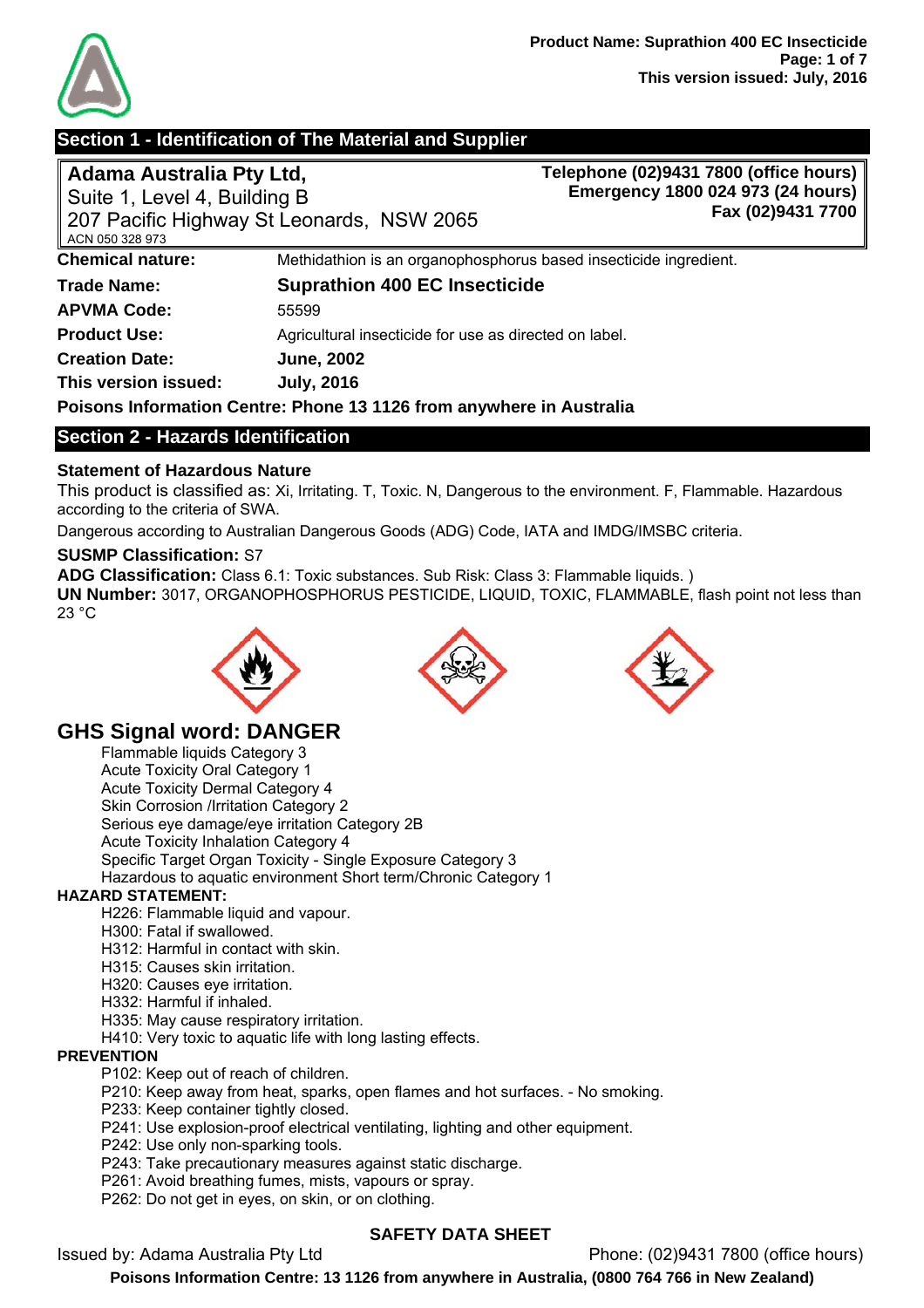

P264: Wash contacted areas thoroughly after handling.

P270: Do not eat, drink or smoke when using this product.

P271: Use only outdoors or in a well ventilated area.

P273: Avoid release to the environment.

P280: Wear protective gloves, protective clothing and eye or face protection.

#### **RESPONSE**

P312: Call a POISON CENTRE or doctor if you feel unwell.

P362: Take off contaminated clothing and wash before reuse.

P301+P310: IF SWALLOWED: Immediately call a POISON CENTRE or doctor.

P301+P330+P331: IF SWALLOWED: Rinse mouth. Do NOT induce vomiting.

P302+P352: IF ON SKIN: Wash with plenty of soap and water.

P304+P340: IF INHALED: Remove victim to fresh air and keep at rest in a position comfortable for breathing. P305+P351+P338: IF IN EYES: Rinse cautiously with water for several minutes. Remove contact lenses, if present and easy to do. Continue rinsing.

P332+P313: If skin irritation occurs: Get medical advice.

P337+P313: If eye irritation persists: Get medical advice.

P391: Collect spillage.

P370+P378: In case of fire, use carbon dioxide, dry chemical, foam, water fog. Alcohol resistant foam is the preferred firefighting medium but, if it is not available, normal foam can be used.

#### **STORAGE**

P405: Store locked up.

P410: Protect from sunlight.

P402+P404: Store in a dry place. Store in a closed container.

P403+P235: Store in a well-ventilated place. Keep cool.

#### **DISPOSAL**

P501: Dispose of contents and containers as specified on the registered label.

#### **Emergency Overview**

#### **Physical Description & colour**: Green coloured liquid.

**Odour:** Mild, characteristic odour.

**Major Health Hazards:** very toxic if swallowed, harmful by inhalation and in contact with skin, Signs and symptoms associated with mild exposures to organophosphate and carbamate pesticides include: headache, fatigue, dizziness, loss of appetite with nausea, stomach cramps and diarrhoea; blurred vision associated with excessive tearing; contracted pupils of the eye; excessive sweating and salivation; slowed heartbeat, often fewer than 50 per minute; rippling of surface muscles just under the skin. These symptoms may be mistaken for those of flu, heat stroke or heat exhaustion, or upset stomach. Moderately severe organophosphate and carbamate insecticide poisoning cases exhibit all the signs and symptoms found in mild poisonings, but in addition, the victim: is unable to walk; often complains of chest discomfort and tightness; exhibits marked constriction of the pupils (pinpoint pupils); exhibits muscle twitching; has involuntary urination and bowel movement. Severe poisonings are indicated by incontinence, unconsciousness and seizures.

## **Section 3 - Composition/Information on Ingredients**

| Ingredients                     | <b>CAS No</b>  | Conc,%  | TWA $(mg/m3)$ | STEL $(mg/m3)$ |
|---------------------------------|----------------|---------|---------------|----------------|
| Methidathion                    | $950 - 37 - 8$ | 400a/L  | not set       | not set        |
| Xylene                          | 1330-20-7      | 558a/L  | 350           | 655            |
| Other non hazardous ingredients | secret         | to 100% | not set       | not set        |

This is a commercial product whose exact ratio of components may vary slightly. Minor quantities of other non hazardous ingredients are also possible.

The TWA exposure value is the average airborne concentration of a particular substance when calculated over a normal 8 hour working day for a 5 day working week. The STEL (Short Term Exposure Limit) is an exposure value that should not be exceeded for more than 15 minutes and should not be repeated for more than 4 times per day. There should be at least 60 minutes between successive exposures at the STEL. The term "peak "is used when the TWA limit, because of the rapid action of the substance, should never be exceeded, even briefly.

## **Section 4 - First Aid Measures**

#### **General Information:**

You should call The Poisons Information Centre if you feel that you may have been poisoned, burned or irritated by this product. The number is 13 1126 from anywhere in Australia and is available at all times. Have this SDS with you when you call.

## **SAFETY DATA SHEET**

Issued by: Adama Australia Pty Ltd Phone: (02)9431 7800 (office hours) **Poisons Information Centre: 13 1126 from anywhere in Australia, (0800 764 766 in New Zealand)**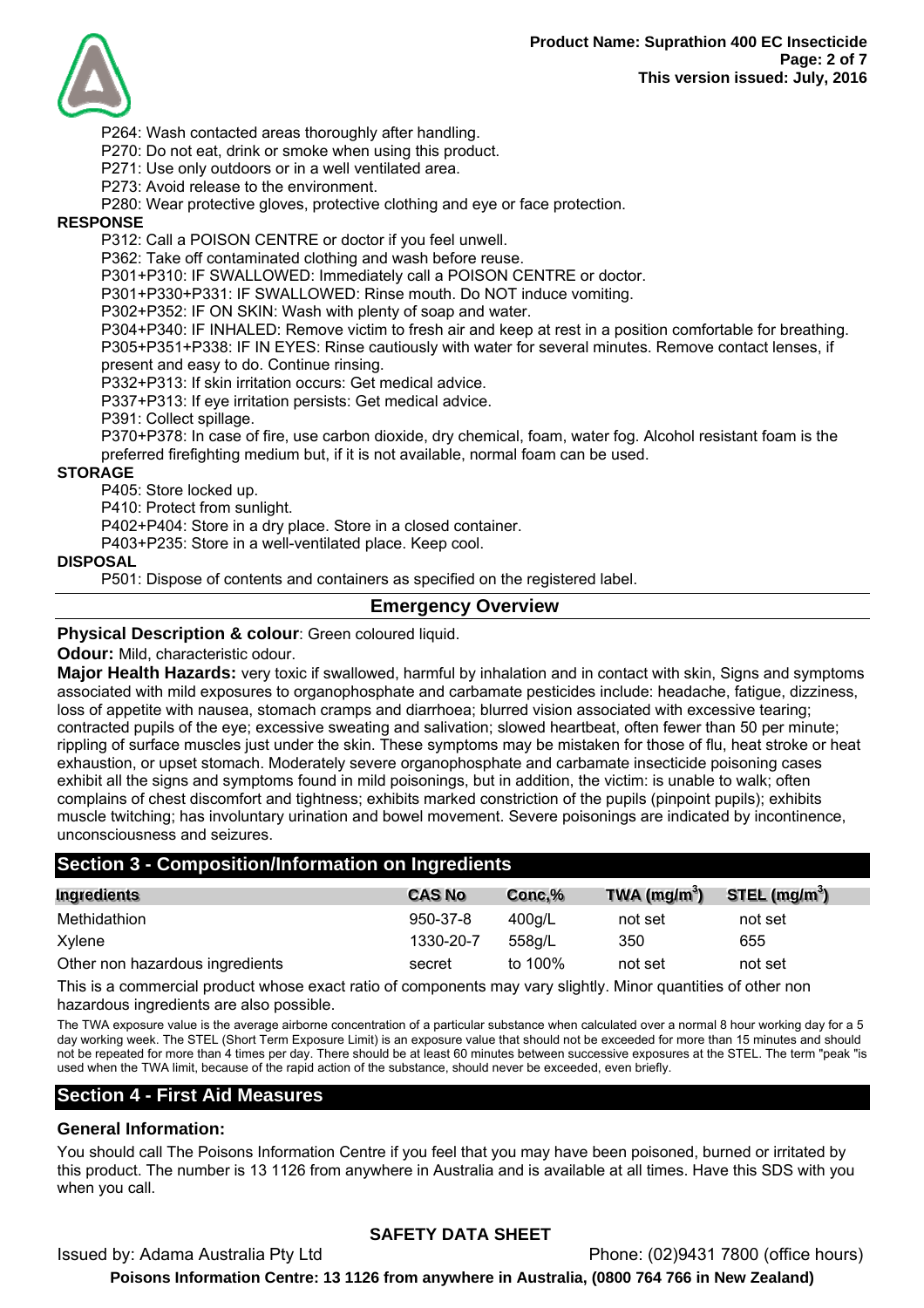

If swallowed, splashed on skin or inhaled, contact a Poisons Information Centre or a doctor at once. Remove any contaminated clothing and wash skin thoroughly. Hospital treatment may be necessary.

**Inhalation:** If symptoms of poisoning become evident, contact a Poisons Information Centre, or call a doctor at once. Remove source of contamination or move victim to fresh air. If breathing is difficult, oxygen may be beneficial if administered by trained personnel, preferably on a doctor's advice. DO NOT allow victim to move about unnecessarily. Symptoms of pulmonary oedema can be delayed up to 48 hours after exposure.

**Skin Contact:** Quickly and gently blot away excess liquid. Wash gently and thoroughly with warm water (use nonabrasive soap if necessary) for 10-20 minutes or until product is removed. Under running water, remove contaminated clothing, shoes and leather goods (e.g. watchbands and belts) and completely decontaminate them before reuse or discard. If irritation persists, repeat flushing and seek medical attention.

**Eye Contact:** Immediately flush the contaminated eye(s) with lukewarm, gently flowing water for 15 minutes or until the product is removed, while holding the eyelid(s) open. Take care not to rinse contaminated water into the unaffected eye or onto the face. Obtain medical attention immediately. Take special care if exposed person is wearing contact lenses.

**Ingestion:** If swallowed, do NOT induce vomiting; rinse mouth thoroughly with water and contact a Poisons Information Centre, or call a doctor at once. Give activated charcoal if instructed.

# **Section 5 - Fire Fighting Measures**

**Fire and Explosion Hazards**: This product is classified as a flammable liquid. There is a moderate risk of an explosion from this product if commercial quantities are involved in a fire. Firefighters should take care and appropriate precautions. Violent steam generation or eruption may occur upon application of direct water stream on hot liquids. Vapours from this product are heavier than air and may accumulate in sumps, pits and other low-lying spaces, forming potentially explosive mixtures. They may also flash back considerable distances.

Fire decomposition products from this product are likely to be toxic if inhaled. Take appropriate protective measures. **Extinguishing Media:** Try to contain spills, minimise spillage entering drains or water courses.

Fire Fighting: If a significant quantity of this product is involved in a fire, call the fire brigade. There is a danger of a violent reaction or explosion if significant quantities of this product are involved in a fire. Recommended personal protective equipment is liquid-tight chemical protective clothing and breathing apparatus.

| <b>Flash point:</b>              | Flammable        |
|----------------------------------|------------------|
| <b>Upper Flammability Limit:</b> | 7%               |
| <b>Lower Flammability Limit:</b> | $1\%$            |
| <b>Autoignition temperature:</b> | No data.         |
| <b>Flammability Class:</b>       | Flammable liquid |

# **Section 6 - Accidental Release Measures**

**Accidental release:** In the event of a major spill, prevent spillage from entering drains or water courses. Evacuate the spill area and deny entry to unnecessary and unprotected personnel. Immediately call the Fire Brigade. Wear full protective chemically resistant clothing including face mask, face shield, gauntlets and self contained breathing apparatus. See above under Personal Protection regarding Australian Standards relating to personal protective equipment. Suitable materials for protective clothing include rubber, PVC. Stop leak if safe to do so, and contain spill. Absorb onto sand, vermiculite or other suitable absorbent material. If spill is too large or if absorbent material is not available, try to create a dike to stop material spreading or going into drains or waterways. Avoid using sawdust or other combustible material. Because of the toxicity of this product, special personal care should be taken in any cleanup operation. Sweep up and shovel or collect recoverable product into labelled containers for recycling or salvage, and dispose of promptly. After spills, wash area preventing runoff from entering drains. If a significant quantity of material enters drains, advise emergency services. Full details regarding disposal of used containers, spillage and unused material may be found on the label. If there is any conflict between this SDS and the label, instructions on the label prevail. Ensure legality of disposal by consulting regulations prior to disposal. Thoroughly launder protective clothing before storage or re-use. Advise laundry of nature of contamination when sending contaminated clothing to laundry.

# **Section 7 - Handling and Storage**

**Handling:** Keep exposure to this product to a minimum, and minimise the quantities kept in work areas. Check Section 8 of this SDS for details of personal protective measures, and make sure that those measures are followed. The measures detailed below under "Storage" should be followed during handling in order to minimise risks to persons using the product in the workplace. Also, avoid contact or contamination of product with incompatible materials listed in Section 10.

# **SAFETY DATA SHEET**

Issued by: Adama Australia Pty Ltd Phone: (02)9431 7800 (office hours) **Poisons Information Centre: 13 1126 from anywhere in Australia, (0800 764 766 in New Zealand)**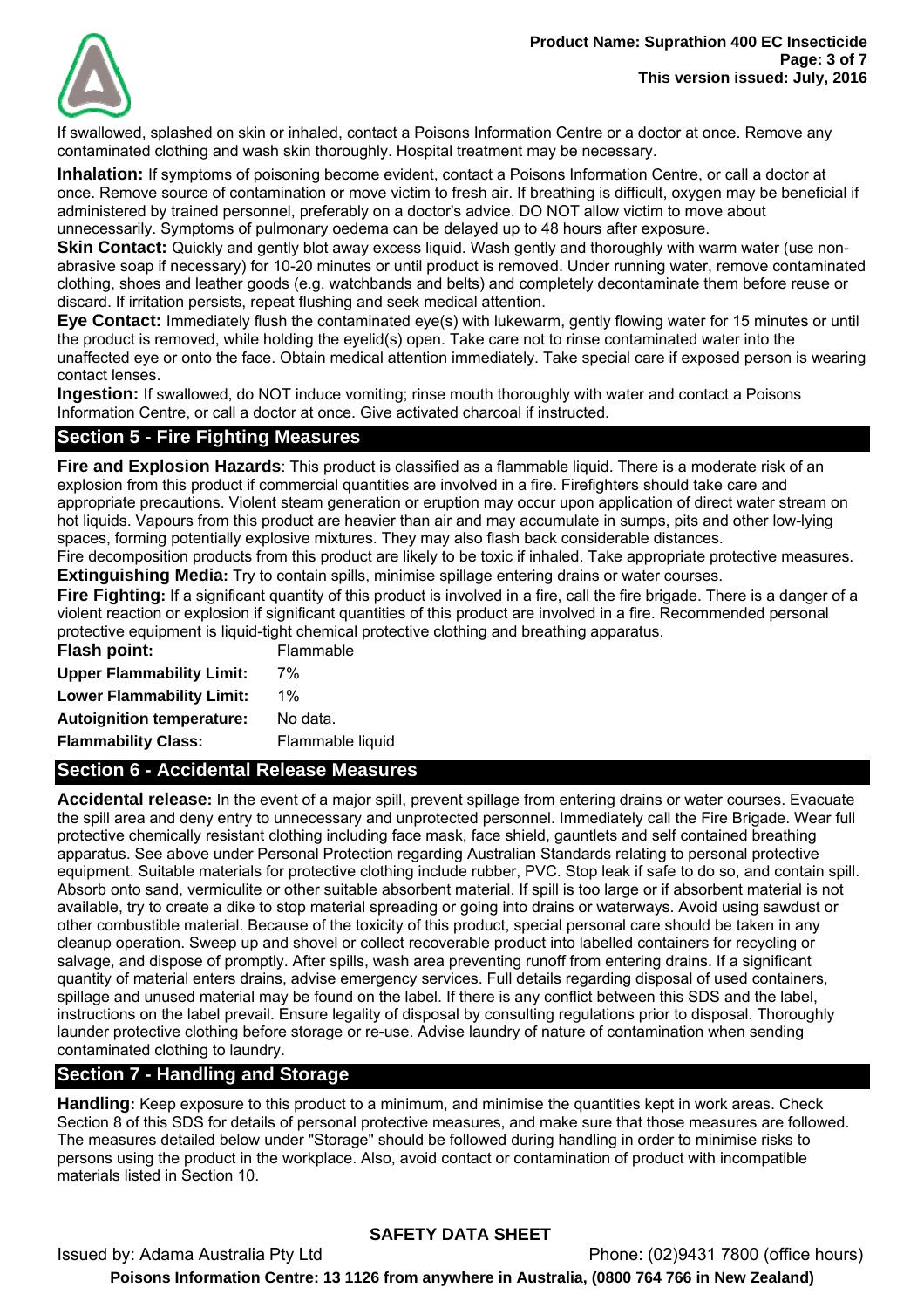

**Storage:** This product is a Scheduled Poison. Observe all relevant regulations regarding sale, transport and storage of this class of poison. Store in a cool, well ventilated area. Check containers periodically for leaks. Containers should be kept closed in order to minimise contamination. Make sure that the product does not come into contact with substances listed under "Materials to avoid" in Section 10. If you keep more than 2500kg or L of Dangerous Goods of Packaging Group II, you may be required to license the premises or notify your Dangerous Goods authority. If you have any doubts, we suggest you contact your licensing authority in order to clarify your obligations. Check packaging - there may be further storage instructions on the label.

# **Section 8 Exposure Controls and Personal Protection**

The following Australian Standards will provide general advice regarding safety clothing and equipment:

Respiratory equipment: **AS/NZS 1715**, Protective Gloves: **AS 2161**, Occupational Protective Clothing: AS/NZS 4501 set 2008, Industrial Eye Protection: **AS1336** and **AS/NZS 1337**, Occupational Protective Footwear: **AS/NZS2210**.

| <b>SWA Exposure Limits</b> | TWA (mg/m <sup>3</sup> ) | STEL (mg/m <sup>3</sup> ) |
|----------------------------|--------------------------|---------------------------|
| Xylene                     | 350                      | 655                       |

The ADI for Methidathion is set at 0.01mg/kg/day. The corresponding NOEL is set at 0.1mg/kg/day. ADI means Acceptable Daily Intake; NOEL means No-observable-effect-level. Data from Australian ADI List, June 2014.

**Ventilation:** This product should only be used in a well ventilated area. If natural ventilation is inadequate, use of a fan is suggested.

**Eye Protection:** Eye protection such as protective glasses or goggles is recommended when this product is being used.

**Skin Protection:** Prevent skin contact by wearing impervious gloves, clothes and, preferably, apron. Make sure that all skin areas are covered. See below for suitable material types.

**Protective Material Types:** We suggest that protective clothing be made from the following materials: rubber, PVC.

**Respirator:** If there is a significant chance that vapours or mists are likely to build up in the area where this product is being used, we recommend that you use a respirator. It should be fitted with a type G cartridge, suitable for agricultural chemicals. Otherwise, not normally necessary.

Safety deluge showers should be provided near to where this product is being used.

## **Section 9 - Physical and Chemical Properties:**

| <b>Physical Description &amp; colour:</b> | Green coloured liquid.                           |
|-------------------------------------------|--------------------------------------------------|
| Odour:                                    | Mild, characteristic odour.                      |
| <b>Boiling Point:</b>                     | Not available.                                   |
| <b>Freezing/Melting Point:</b>            | No specific data. Liquid at normal temperatures. |
| <b>Volatiles:</b>                         | No data.                                         |
| <b>Vapour Pressure:</b>                   | No data.                                         |
| <b>Vapour Density:</b>                    | No data.                                         |
| <b>Specific Gravity:</b>                  | $0.94 - 0.98$ at 20 $^{\circ}$ C                 |
| <b>Water Solubility:</b>                  | Emulsifiable.                                    |
| pH:                                       | No data.                                         |
| <b>Odour Threshold:</b>                   | No data.                                         |
| <b>Evaporation Rate:</b>                  | No data.                                         |
| <b>Coeff Oil/water distribution:</b>      | No data                                          |
| <b>Autoignition temp:</b>                 | No data.                                         |

# **Section 10 - Stability and Reactivity**

**Reactivity**: This product is unlikely to react or decompose under normal storage conditions. However, if you have any doubts, contact the supplier for advice on shelf life properties.

**Conditions to Avoid:** This product should be kept in a cool place, preferably below 30°C. Keep away from heat, flames and sparks. Handle and open containers carefully.

**Incompatibilities:** oxidising agents.

**Fire Decomposition:** Carbon dioxide, and if combustion is incomplete, carbon monoxide and smoke. Oxides of sulfur (sulfur dioxide is a respiratory hazard) and other sulfur compounds. Most will have a foul odour. Oxides of phosphorus and other phosphorus compounds. Water. Carbon monoxide poisoning produces headache, weakness, nausea, dizziness, confusion, dimness of vision, disturbance of judgment, and unconsciousness followed by coma and death.

**Polymerisation:** This product is unlikely to undergo polymerisation processes.

## **SAFETY DATA SHEET**

Issued by: Adama Australia Pty Ltd Phone: (02)9431 7800 (office hours)

**Poisons Information Centre: 13 1126 from anywhere in Australia, (0800 764 766 in New Zealand)**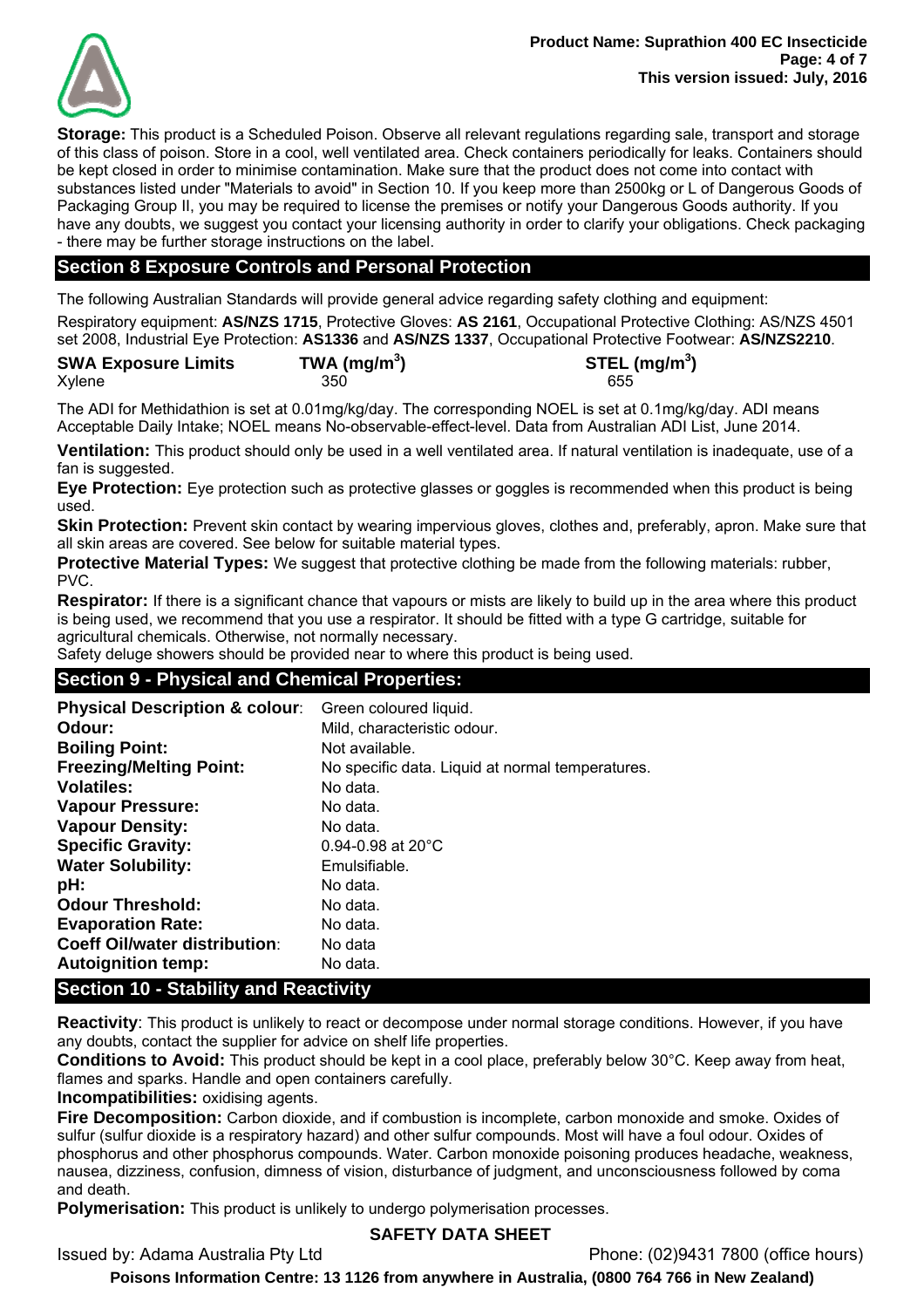

# **Section 11 - Toxicological Information**

Acute toxicity: Methidathion is highly toxic via the oral route, with reported acute oral LD<sub>50</sub> values of 25 to 54 mg/kg in the rat, and 18 to 25 mg/kg in the mouse. Other reported oral  $LD_{50}$  values include 25 mg/kg in guinea pigs, 80 mg/kg in rabbits, and 200 mg/kg in dogs. It is highly toxic via the dermal route as well, with reported dermal LD $_{50}$ values of 85 to 94 mg/kg in the rat. Methidathion is only a mild skin irritant and is nonirritating to the eyes (in rabbits). Via the inhalation route, it may be slightly toxic, with a reported 4-hour inhalation  $LC_{50}$  of 3.6 mg/L in rats. Effects due to acute Methidathion exposures are similar to those caused by other organophosphate pesticides, and may include nausea, vomiting, cramps, diarrhea, salivation, headache, dizziness, muscle twitching, difficulty breathing, blurred vision, and tightness in the chest. High acute exposure may cause intense breathing problems, including paralysis of the respiratory muscles.

**Chronic toxicity:** Beagle dogs fed small doses of the compound for 2 years experienced no compound related effects at or below the dose of 0.10 mg/kg/day. At doses of 0.4 mg/kg/day and above, the dogs experienced enzymatic changes and liver alterations. Inhibition of red blood cell cholinesterase, an enzyme, was observed only at the highest dose tested (1.6 mg/kg/day). Rats also have a low tolerance for the compound. Compound related effects were first noted in the rats at doses of 2 mg/kg and above and included cholinesterase inhibition in the blood and brain and some nerve related effects. At the highest dose of 5 mg/kg, the rats ate more food but had less body weight gain. They also developed skin lesions and foam in their lungs. Rhesus monkeys fed small amounts of the compound developed changes in blood cholinesterase activity at doses of 1 mg/kg/day and above. Humans ingesting very small amounts of the compound at doses of 0.11 mg/kg/day for 6 weeks had no noticeable clinical effects. A study of exposure levels of mixer/loaders of Methidathion in California showed that the greatest exposure potential to the compound was through the skin (dermal).

**Reproductive effects:** Moderate amounts of Methidathion caused a number of adverse reproductive effects. When male and female rats were fed moderate amounts of Methidathion over two successive litters, the parents experienced tremors, decreased food consumption and decreased ovary weights at 1.25 mg/kg/day. The low dose of 0.25 mg/kg/day disrupted mating behavior and also affected nursing offspring. At 2.5 mg/kg/day (the highest dose tested), stillbirths and decreased pup survival were observed. Reproductive effects in humans as a result of Methidathion exposure are unlikely under normal circumstances.

**Teratogenic effects:** Small to moderate amounts of Methidathion administered to pregnant rats and rabbits produced no birth defects in the offspring. The pregnant females experienced several compound related effects, most of which were typical of cholinesterase inhibition. The compound is unlikely to pose a developmental risk to humans. **Mutagenic effects:** Methidathion did not induce any genetic changes in a number of tests for gene mutation, chromosomal aberrations, and DNA damage. The various gene mutation studies were conducted on hamster bone marrow cells, in mammalian cells, and on several species of bacteria. These data indicate that Methidathion is not mutagenic.

**Carcinogenic effects:** Methidathion caused malignant and benign liver tumors (adenomas) in male mice fed 2.5 mg/kg/day for 2 years. Additional tumors (carcinomas) were found in the male mice fed 5 mg/kg/day over the same period. This higher feeding level also produced numerous other signs of toxicity. Since these results apply to only one sex in one species, the carcinogenic potential of Methidathion is unclear.

**Organ toxicity:** Target organs in animal studies include the nervous system, liver, gall bladder, and ovaries. **Fate in humans and animals:** Methidathion is rapidly absorbed, broken down, and eliminated in animals. Following absorption of the compound, the majority is lost as a breakdown product through the lungs. Between 30 and 50% of the ingested amount is eliminated (as breakdown products) in urine. Half of the initial amount of the compound is removed from mammals within 6 hours. The breakdown products of the parent compound are not of toxicological concern. Only very small amounts of various metabolic products of Methidathion have been detected in milk from cows and in chicken eggs.

# **Classification of Hazardous Ingredients**

## Ingredient **Risk Phrases**

Acute toxicity - category 2

- Acute toxicity category 4
- Hazardous to the aquatic environment (acute) category 1
	- Hazardous to the aquatic environment (chronic) category 1

Xylene Conc>=25%: Xn; R20/21; R37/38

- Flammable liquid category 3
- Acute toxicity category 4
- Acute toxicity category 4
- Specific target organ toxicity (single exposure) category 3
- Skin irritation category 2

## **SAFETY DATA SHEET**

Issued by: Adama Australia Pty Ltd Phone: (02)9431 7800 (office hours)

**Poisons Information Centre: 13 1126 from anywhere in Australia, (0800 764 766 in New Zealand)**

Methidathion Conc>=25%: T+; R28; R21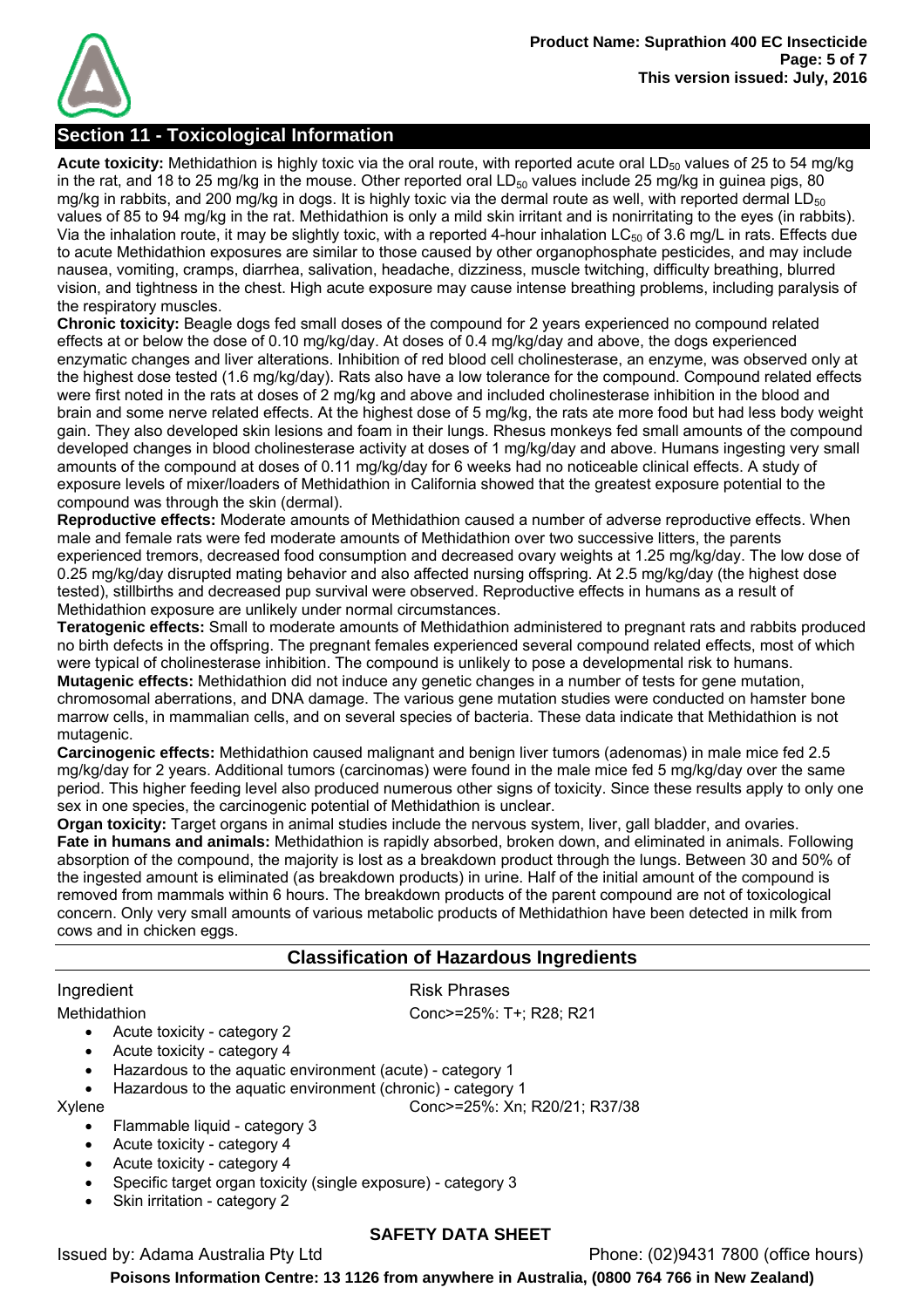

# **Potential Health Effects**

See section 11 for Chronic exposure studies.

# **Inhalation**

**Short term exposure:** Symptoms are described fully above.

# **Skin Contact:**

**Short term exposure:** Symptoms are described fully above.

# **Eye Contact:**

**Short term exposure:** This product may be irritating to eyes, but is unlikely to cause anything more than mild transient discomfort.

## **Ingestion:**

**Short term exposure:** Symptoms are described fully above.

#### **Carcinogen Status:**

**SWA:** No significant ingredient is classified as carcinogenic by SWA. **NTP:** No significant ingredient is classified as carcinogenic by NTP. **IARC:** Xylene is Class 3 - unclassifiable as to carcinogenicity to humans.

# **Section 12 - Ecological Information**

Very toxic to aquatic organisms, may cause long-term adverse effects to the aquatic environment.

**Effects on birds:** Methidathion is highly toxic to birds following acute exposure. The reported oral LD<sub>50</sub> values for the compound are 23 mg/kg to 33 mg/kg in mallards, 8.41 mg/kg in Canadian geese, 33.2 mg/kg in the ring-necked pheasant, and 225 mg/kg in the chukar partridge.

**Effects on aquatic organisms:** The compound is very highly acutely toxic to aquatic organisms (both vertebrate and invertebrate); the reported LC<sub>50</sub> values of the compound are 10 to 14  $\mu q/L$  in rainbow trout and 2 to 9  $\mu q/L$  in bluegill sunfish. Tests on lobsters indicated that the combination of Methidathion and another organophosphate insecticide, phosphamidon, was more toxic than either compound separately or than would be expected if the toxicities were added together. Studies with bluegill sunfish indicate that there is only a slight potential that the compound would accumulate in fish tissues. Maximum levels of the residues of the pesticide after 1 month of exposure to very low concentrations in the water, 0.05μg/L, were 1.0μg/kg in the edible tissue, 3.9μg/kg in nonedible tissue, and 2.4μg/kg in whole fish. These concentrations indicate a low bioconcentration factor of 46 for whole fish. After 2 weeks in water without Methidathion, the concentration in whole fish fell by nearly 80%.

**Effects on other organisms:** Methidathion is slightly toxic to bees.

## **Environmental Fate:**

**Breakdown in soil and groundwater:** Methidathion is of low persistence in the soil environment; reported field halflives are 5 to 23 days, with a representative value of about 7 days. Breakdown of the compound in soil occurs through the action of soil microorganisms. Under alkaline conditions, Methidathion is rapidly degraded by chemical action. Methidathion and its breakdown products are poorly bound by soils, and so may be mobile. However, they have not been detected in any groundwater sources. This is probably due to the short half-life of the compound and its degradates.

**Breakdown in water:** No data are currently available.

**Breakdown in vegetation:** In plants, Methidathion is rapidly metabolized. Oranges sprayed at a rate of about 2.5 kilos per hectare had residues of the compound of about 0.1μg/ml. Within 2 days over 60% of the compound was removed from the outside of the fruit, and within 1 week, less than 1% of the compound remained.

# **Section 13 - Disposal Considerations**

**Disposal:** Special help is available for the disposal of Agricultural Chemicals. The product label will give general advice regarding disposal of small quantities, and how to cleanse containers. However, for help with the collection of unwanted rural chemicals, contact ChemClear 1800 008 182 http://www.chemclear.com.au/ and for help with the disposal of empty drums, contact DrumMuster http://www.drummuster.com.au/ where you will find contact details for your area.

# **Section 14 - Transport Information**

**UN Number:** 3017, ORGANOPHOSPHORUS PESTICIDE, LIQUID, TOXIC, FLAMMABLE, flash point not less than 23 °C

**Hazchem Code:** •3W **Special Provisions:** 61, 274

# **SAFETY DATA SHEET**

Issued by: Adama Australia Pty Ltd Phone: (02)9431 7800 (office hours)

**Poisons Information Centre: 13 1126 from anywhere in Australia, (0800 764 766 in New Zealand)**